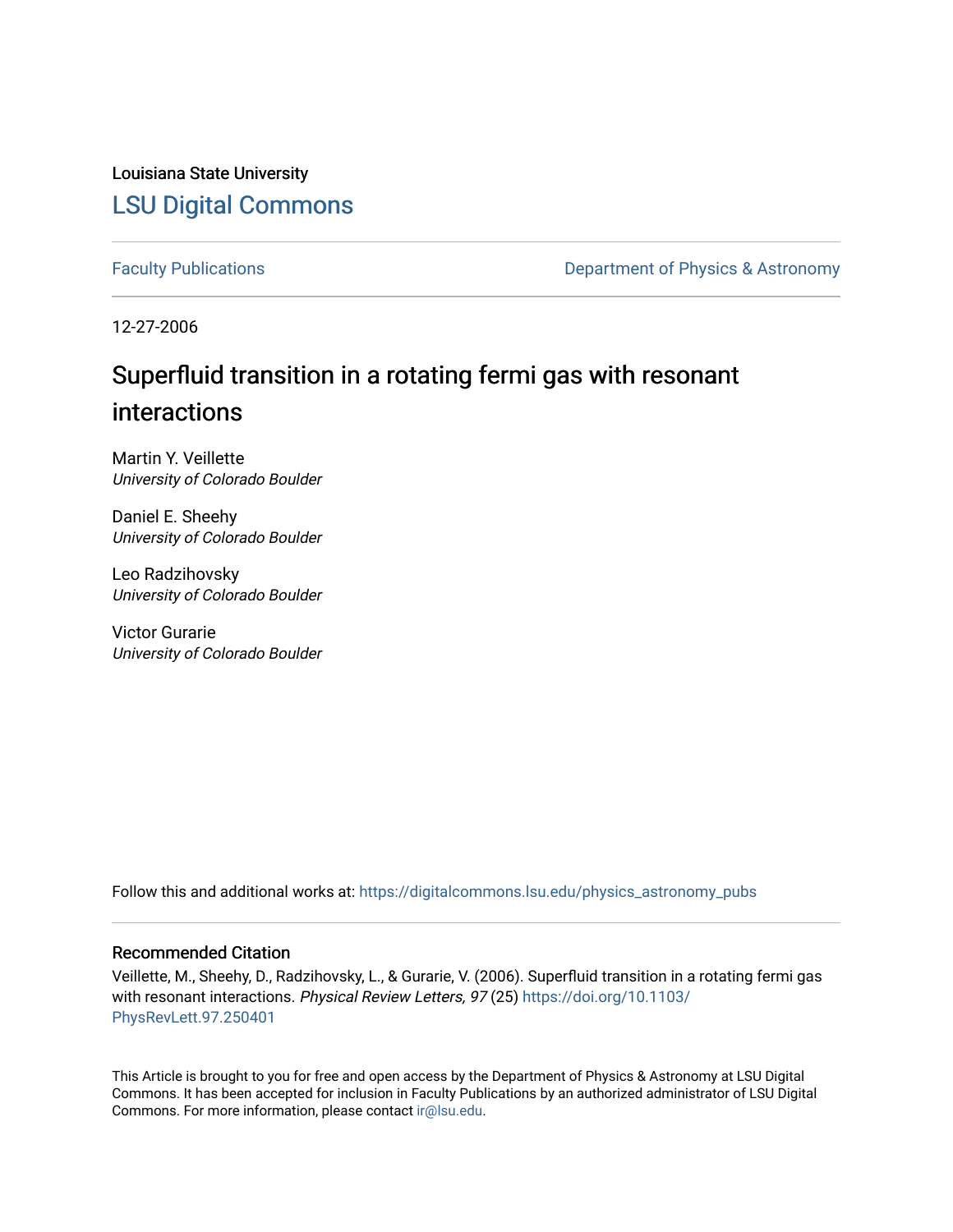## **Superfluid transition in a rotating resonantly-interacting Fermi gas**

Martin Y. Veillette, Daniel E. Sheehy, Leo Radzihovsky and Victor Gurarie

*Department of Physics, University of Colorado, Boulder, Colorado 80309*

(Dated: July 28, 2006)

We study a rotating atomic Fermi gas near a narrow s-wave Feshbach resonance in a uniaxial harmonic trap with frequencies  $\Omega_{\perp}$ ,  $\Omega_z$ . Our primary prediction is the upper-critical angular velocity,  $\omega_{c2}(\delta, T)$ , as a function of temperature  $T$  and resonance detuning  $\delta$ , ranging across the BEC-BCS crossover. The rotation-driven suppression of superfluidity at  $\omega_{c2}$  is quite distinct in the BCS and BEC regimes, with the former controlled by Cooper-pair depairing and the latter by the dilution of bosonic molecules. At low T and  $\Omega_z \ll \Omega_{\perp}$ , in the BCS and crossover regimes of  $0 \lesssim \delta \lesssim \delta_c$ ,  $\omega_{c2}$  is implicitly given by  $\hbar \sqrt{\omega_{c2}^2 + \Omega_{\perp}^2} \approx 2\Delta \sqrt{\hbar \Omega_{\perp}/\epsilon_F}$ , vanishing as  $\omega_{c2} \sim \Omega_{\perp} (1 - \delta/\delta_c)^{1/2}$  near  $\delta_c \approx 2\epsilon_F + \frac{\gamma}{2} \epsilon_F \ln(\epsilon_F/\hbar\Omega_{\perp})$  (with  $\Delta$  the BCS gap and  $\gamma$  the resonance width), and extending the bulk result  $\hbar\omega_{c2} \approx 2\Delta^2/\epsilon_F$  to a finite number of atoms in a trap. In the BEC regime of  $\delta$  < 0 we find  $\omega_{c2} \to \Omega_{\perp}$ , where molecular superfluidity can only be destroyed by large quantum fluctuations associated with comparable boson and vortex densities.

PACS numbers: 03.75.Fi, 03.75.Lm, 05.30.Jp

Recent advances in atomic gases near a Feshbach resonance (FR) have led to the realization of resonantly-paired atomic superfluids [\[1](#page-4-0), [2\]](#page-4-1). The proximity to a FR allows a tunability of the pairing interaction, thereby permitting unprecedented access to fermionic superfluidity ranging from a weakly-paired BCS regime to a strongly-paired molecular BEC regime.

A fundamental aspect of a superfluid is its non-classical response to an imposed rotation. Unable to exhibit rigid body rotation, a superfluid rotates by nucleating a vortex array with density  $n_v = m\omega/\pi\hbar$  set by the rotation rate  $\omega$ . Although considerable progress has been made in elucidating the properties of rotating superfluids in the BEC regime (with bosonic atoms) [\[3,](#page-4-2) [4,](#page-4-3) [5\]](#page-4-4), considerably less is understood for a resonantly-paired trapped superfluid in the BCS and crossover regimes. Recent spectacular experiments by Zwierlein, *et al.* [\[6](#page-4-5)] provide strong motivation for a study of these regimes.

Additional motivation is provided by the relation of a rotating superfluid to a type-II superconductor in a magnetic field [\[7](#page-4-6), [8](#page-4-7), [9\]](#page-4-8), with the Coriolis force  $2m\dot{\mathbf{r}} \times \boldsymbol{\omega}$  in the former corresponding to the Lorentz force in the latter, with the identification of  $-eB/c$  with  $2m\omega$ . Although significant insight can be gained from this connection, it is limited to the BCS regime and does not include important ingredients that are unique to a rotating superfluid. These include: the absence of screening, the centrifugal force, the trap potential, the fixed number of atoms, and the tunable resonant pairing interaction, all of which are absent in the analogous superconductor problem. In the latter a concomitant Zeeman field also appears. It can be effectively introduced into the atomic problem (but we will not do so here) by imposing a difference in the number of the two pairing atomic (hyperfine state) species [\[10\]](#page-4-9).

In this Letter we study the effect of an imposed rotation  $\omega$ on a trapped (with axially symmetric trap frequencies  $\Omega_{\perp}$  and  $\Omega_z$  and  $\overline{\Omega} \equiv (\Omega_z \Omega_\perp^2)^{1/3}$  ) resonantly-paired superfluid near a *narrow* FR (i.e., the width of the resonance, Γ, is smaller than the Fermi energy  $\epsilon_F = (3N)^{1/3} \hbar \overline{\Omega} \equiv \hbar^2 k_F^2 / m$ ,  $\gamma \equiv$  $\sqrt{\Gamma/\epsilon_F} \ll 1$ ), tuned through the BEC-BCS crossover[\[15\]](#page-4-10).

Our primary prediction is the upper-critical angular velocity  $\omega_{c2}(\delta, T)$  as a function of FR detuning  $\delta$  and temperature T, illustrated for  $T \to 0$  in Fig. [1](#page-1-0) and for a range of  $\delta$  as a function of  $T$  in Fig. [2.](#page-2-0)



<span id="page-1-0"></span>FIG. 1: (Color online) The upper critical rotation rate  $\omega_{c2}(\delta, T \to 0)$ as a function of the detuning  $\delta$  in an isotropic trap with  $10^7$  atoms, and for two FR widths  $\gamma = 0, 1/3$ .  $\omega_{c2}$  vanishes for  $\delta$  greater than  $\delta_c \approx 2\epsilon_F + \frac{\gamma}{2}\epsilon_F \ln(\epsilon_F/\hbar\Omega_\perp).$ 

For low T and  $\Omega_z \ll \Omega_{\perp}$ , in the BCS and crossover regimes of  $0 \le \delta < \delta_c$  we find  $\omega_{c2}$  to be *implicitly* given by  $\hbar \sqrt{\omega_{c2}^2 + \Omega_{\perp}^2} \approx 2\Delta_{\omega_{c2}} \sqrt{\hbar \Omega_{\perp}/\epsilon_F^{\omega_{c2}}}$ , controlled by the discreteness of the rotated trap spectrum cutting off the weak Fermi-surface Cooper pairing characterized by the BCS gap  $\Delta_{\omega=0} \equiv \Delta(\epsilon_F) = 8e^{-2} \epsilon_F \exp[-\frac{\delta - 2\epsilon_F}{\sqrt{\Gamma \epsilon_F}}]$ . In this regime, for  $\frac{\gamma}{2}\ln(\epsilon_F/\hbar\Omega_\perp)\gg 1$ , this leads to

$$
\omega_{c2}^{T=0}(\delta) \approx \begin{cases} \sqrt{6}\Omega_{\perp}\sqrt{1-\frac{\delta}{\delta_c}}, & \text{for } \delta \to \delta_c^-,\\ \Omega_{\perp}\sqrt{1-(\frac{\delta}{\delta_c})^6}, & \text{for } 0 \lesssim \delta \ll \delta_c, \end{cases}
$$
 (1)

<span id="page-1-1"></span>where the behavior near  $\delta_c \approx 2\epsilon_F + \frac{\gamma}{2} \epsilon_F \ln(\epsilon_F/\hbar\Omega_\perp)$  corresponds to a vanishing of  $T_c^{\omega=0}$  when the BCS condensation energy  $\Delta^2/\epsilon_F$  drops down to the trap level spacing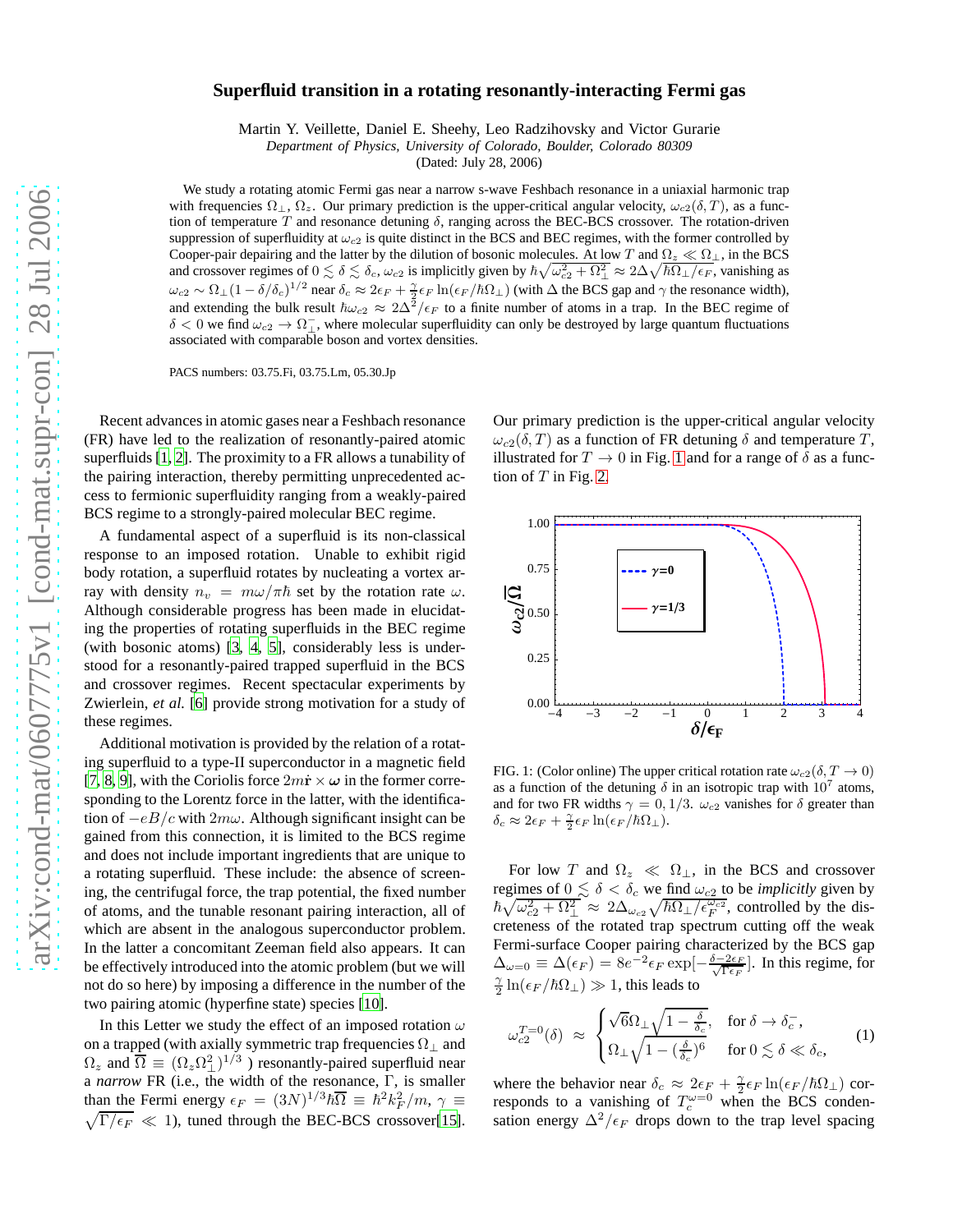$~\hbar\Omega_{\perp}$ . At low detuning  $\delta \ll \delta_c$ ,  $\omega_{c2}$  rises up to but is limited below  $\Omega_{\perp}$  by the implicit dependence entering through  $\epsilon_F^{\omega} = \epsilon_F (1 - \omega^2/\Omega_{\perp}^2)^{1/3}$  and  $\Delta_{\omega} = \Delta(\epsilon_F^{\omega})$  due to the centrifugal and Coriolis forces reducing the effective trap potential and atom density. In this limit, we recover the bulk result  $\hbar\omega_{c2}\approx 2\Delta^2_{\omega_{c2}}/\epsilon_F^{\omega_{c2}}$ , corresponding to Gorkov's (fixed chemical potential) prediction for type-II superconductors [\[8](#page-4-7)].

<span id="page-2-1"></span>In the opposite limit of  $\frac{\gamma}{2} \ln(\epsilon_F/\hbar\Omega_\perp) \ll 1$ ,  $\delta_c \approx 2\epsilon_F$  and  $\omega_{c2}^{T=0}$  reduces to

$$
\omega_{c2}^{T=0}(\delta) \approx \omega_*(\delta) = \Omega_\perp \sqrt{1 - (\delta/2\epsilon_F)^3}, \text{ for } 0 < \delta \lesssim 2\epsilon_F,\tag{2}
$$

This also smoothly matches onto the  $\omega_{c2} \rightarrow \Omega_{\perp}^-$  behavior in the BEC regime of  $\delta$  < 0, where molecular superfluidity can only be destroyed by large quantum fluctuations associated with comparable boson and vortex densities, where it undergoes transitions to a variety of bosonic quantum Hall states [\[11\]](#page-4-11).

As can be seen in Fig. [1](#page-1-0) and Eq. [\(1\)](#page-1-1), a distinction between BCS ( $\delta \gg 2\epsilon_F$ ) and crossover ( $0 < \delta \leq 2\epsilon_F$ ) regimes is not reflected in  $\omega_{c2}(\delta)$ , controlled throughout by weak Cooper pairing. However,  $T_c(\omega)$  (Fig. [2\)](#page-2-0) does distinguish between these regimes, exhibiting a point of inflection at a scale  $\omega_*(\delta)$ in the crossover (but not in the BCS) regime. At a rotation rate  $\omega < \omega_*(\delta)$  (nonzero only in the crossover regime) a finite number of molecular bosons  $N_B(\omega)$  is present and  $T_c(\omega)$ is set by  $T_c^{\text{BEC}}[N_B(\omega, \delta)]$ . At a higher rate,  $\omega_*(\delta) < \omega <$  $\omega_{c2}(\delta)$  (as a consequence of an increased atomic density of states)  $\epsilon_F^{\omega}$  drops below  $\delta/2$  and  $T_c(\omega)$  is determined by an exponentially reduced bulk BCS value  $T_c^{\text{BCS}}(\epsilon_F^{\omega}) = \frac{e^{\epsilon}}{\pi} \Delta(\epsilon_F^{\omega})$  $(c \approx 0.577$  is the Euler-Mascheroni constant).



<span id="page-2-0"></span>FIG. 2: Main:  $T_c(\delta, \omega)$  in a spherical trap for a range of rotation rates  $\omega$  as a function of  $\delta$ . Inset:  $T_c(\delta, \omega)$  for a range of detuning  $\delta = \{0, 0.9, 1.8, 2.7\}\epsilon_F$  as a function of  $\omega$  with the top line being for  $\delta = 0$ . In both cases,  $N = 10^7$  and  $\gamma = 1/3$ .

In the BCS regime ( $\delta > 2\epsilon_F$ ), at slow rotation  $\omega \ll \omega_{c2}^{T=0}$ , we find

$$
\frac{T_c(\omega)}{T_{c,\text{bulk}}^{\text{BCS}}} = 1 - \frac{7\zeta(3)}{12\pi^2} \frac{\epsilon_F \hbar \left(\Omega_\perp^2 + \omega^2\right)}{\Omega_\perp \left(k_B T_{c,\text{bulk}}^{\text{BCS}}\right)^2} + \dots,\tag{3}
$$

with the trap responsible for the quadratic in  $\omega$  suppression of  $T_c$  in the BCS regime, contrasting to the linear  $|\omega|$  suppression in a superconductor [\[7](#page-4-6)]. In the BEC regime, the rotation suppresses  $T_c$  according to

<span id="page-2-3"></span>
$$
T_c(\omega) \approx T_c^{\text{BEC}} \left(1 - \omega^2 / \Omega_\perp^2\right)^{1/3}
$$
, for  $\delta \lesssim 0$ . (4)

We now sketch the derivation of these results, delaying details to a future publication [\[12](#page-4-12)].

A gas composed of two hyperfine species (labeled by  $\sigma = \uparrow$ , ↓) of fermionic atoms interacting through a tunable (via a "bare" detuning  $\delta_0$ ) s-wave FR, corresponding to a closedchannel diatomic molecular state, is well-characterized by a Hamiltonian  $\mathcal{H} = \mathcal{H}_F + \mathcal{H}_B + \mathcal{H}_g$ , [\[13](#page-4-13), [14](#page-4-14), [15](#page-4-10)] where

$$
\mathcal{H}_F = \sum_{\sigma} \int d^3 \mathbf{r} \, \psi_{\sigma}^{\dagger}(\mathbf{r}) \left[ -\frac{\hbar^2 \nabla^2}{2m} + V(\mathbf{r}) - \mu - \omega L^z \right] \psi_{\sigma}(\mathbf{r}),
$$
  
\n
$$
\mathcal{H}_B = \int d^3 \mathbf{r} \, \phi^{\dagger}(\mathbf{r}) \left[ -\frac{\hbar^2 \nabla^2}{4m} + 2V(\mathbf{r}) - 2\mu + \delta_0 - \omega L^z \right] \phi(\mathbf{r}),
$$
  
\n
$$
\mathcal{H}_g = g \int d^3 \mathbf{r} \left( \phi^{\dagger}(\mathbf{r}) \psi_{\uparrow}(\mathbf{r}) \psi_{\downarrow}(\mathbf{r}) + \psi_{\downarrow}^{\dagger}(\mathbf{r}) \psi_{\uparrow}^{\dagger}(\mathbf{r}) \phi(\mathbf{r}) \right), \quad (5)
$$

written in the frame rotating with  $\omega \hat{z}$ . Here  $\psi_{\sigma}^{\dagger}({\bf r})$  is an atomic creation operator in the hyperfine state  $|\sigma\rangle$  whereas  $\phi^{\dagger}(\mathbf{r})$  is the molecular creation operator. Above,  $m$  is the fermion mass,  $\mu$  the chemical potential,  $q$  the atom-molecule interconversion amplitude,  $L^z = -i\hbar \hat{z} \cdot (\mathbf{r} \times \nabla_{\mathbf{r}})$  the angular momentum operator, and  $V(\mathbf{r}) = \frac{1}{2}m\left(\Omega_{\perp}^2(x^2 + y^2) + \Omega_z^2 z^2\right)$  is the atomic trap potential.

To determine  $\omega_{c2}(\delta, T)$  we look for an instability of the normal state to a superfluid state. To this end we consider system's partition function  $Z = \text{Tr}[e^{-\beta \mathcal{H}}], (\beta = 1/k_B T)$ and integrate out Fermi fields perturbatively in the FR coupling  $g$ , valid when the corresponding dimensionless coupling  $\gamma = \frac{1}{4\pi^2} \frac{g^2}{\sqrt{\epsilon_F}} \left(\frac{2m}{\hbar^2}\right)^{3/2} \ll 1$ . We obtain  $Z =$  $\int D\overline{\phi}D\phi \exp(-S_{\phi}/\hbar)$  with (defining  $\hat{h}_B = -\hbar^2 \nabla^2/4m +$  $2V(r) - 2\mu + \delta_0 - \omega L_z$ 

$$
S_{\phi} = -\hbar \ln \left[ Z_F^{(0)} \right] + \int_0^{\beta \hbar} d\tau \int d^3 \mathbf{r} \, \overline{\phi}(\mathbf{r}, \tau) \left( \hbar \partial_\tau + \hat{h}_B \right) \phi(\mathbf{r}, \tau) + \frac{1}{\hbar} \int_0^{\beta \hbar} d\tau d\tau' \int d^3 \mathbf{r} d^3 \mathbf{r}' \, \overline{\phi}(\mathbf{r}, \tau) \Sigma(\mathbf{r}, \mathbf{r}', \tau - \tau') \phi(\mathbf{r}', \tau'),
$$
\n(6)

where  $\Sigma(\mathbf{r}, \mathbf{r}', \tau) = -g^2 \mathcal{G}_F^{(0)}$  $\mathcal{G}_F^{(0)}(\mathbf{r},\mathbf{r}',\tau)\mathcal{G}_F^{(0)}$  $_{F}^{(0)}(\mathbf{r},\mathbf{r}',\tau)$  is the molecular (Cooper pair) self-energy arising from molecule fluctuations into a pair of atoms governed by the free fermion propagator  $\mathcal{G}_F^{(0)}$  $\mathcal{L}_{F}^{(0)}(\mathbf{r},\mathbf{r}',\tau) = -\langle \psi_{\sigma}(\mathbf{r},\tau) \overline{\psi}_{\sigma}(\mathbf{r}',0) \rangle_{0}$ and  $Z_F^{(0)} = \text{Tr} \left[ e^{-\beta \mathcal{H}_F} \right]$  is the partition function of free fermions. Higher-order corrections in  $q$  lead to the inclusion of molecular interactions induced by the atomic FR, small for  $\gamma \ll 1$ .

<span id="page-2-2"></span>The instability to the superfluid state at  $\omega_{c2}(\delta, T)$  is determined by the vanishing of the lowest eigenvalue of the inverse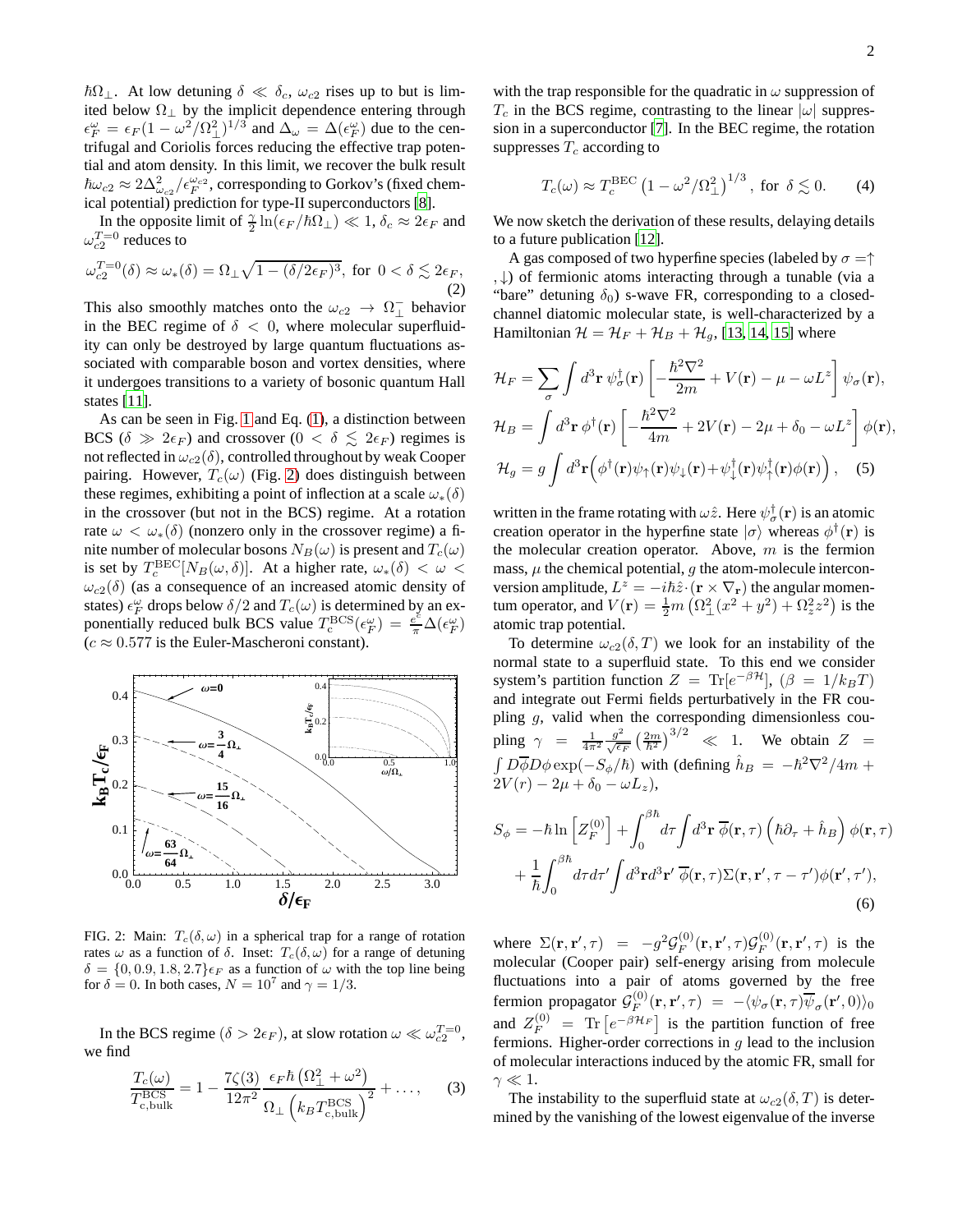of the effective molecular propagator  $\tilde{\mathcal{G}}_B^{-1}(\mathbf{r}, \mathbf{r}'; i\omega_\ell)|_{i\omega_\ell=0} \equiv$  $\tilde{\cal G}^{(0)-1}_B({\bf r},{\bf r}';i\omega_\ell)$ — $\tilde{\Sigma}({\bf r},{\bf r}',i\omega_\ell)|_{i\omega_\ell=0}$ , where  ${\cal G}^{(0)}_B({\bf r},{\bf r}',\tau)=$  $-\langle \phi(\mathbf{r}, \tau) \overline{\phi}(\mathbf{r}', 0) \rangle_0$  is the free molecular propagator and  $\omega_\ell =$  $2\ell\pi/(\beta\hbar),(\ell \in \mathbb{Z})$  is the bosonic Matsubara frequency[\[16\]](#page-4-15). To lowest order in  $g^2$ ,  $\tilde{G}_B^{-1}(\mathbf{r}, \mathbf{r}'; 0)$  is diagonalized by eigenstates of  $\tilde{\mathcal{G}}_B^{(0)-1}(\mathbf{r}, \mathbf{r}'; 0)$  (valid for a narrow resonance), that are simply rotated trap eigenstates  $\phi_{\bf n}({\bf r})$  defined by  $(-\hbar^2 \nabla_{\mathbf{r}}^2/4m + 2V(\mathbf{r}) - \omega L_z)\phi_{\mathbf{n}}(\mathbf{r}) = \epsilon_{\mathbf{n}}^0 \phi_{\mathbf{n}}(\mathbf{r}),$  with eigenvalues ( $\mathbf{n} = \{n_0, n, n_z\}$ ) [\[17\]](#page-4-16)

$$
\epsilon_{\mathbf{n}}^{0} = \hbar\Omega_{\perp} (2n+1) - 2\hbar\omega n_{z} + \hbar\Omega_{z} (n_{0} + 1/2), \quad (7)
$$

<span id="page-3-0"></span>where  $n_0 \in \mathbb{N}, n \in \frac{1}{2}\mathbb{N}$  and  $n_z = \{-n, -n+1, ..., n\}$ 

are the axial, radial and angular momentum quantum numbers. The single-particle fermionic and bosonic spectra are then given by  $\epsilon_{\mathbf{n}}^{0(F)} = \epsilon_{\mathbf{n}}^0 - \mu$  and  $\epsilon_{\mathbf{n}}^{0(B)} = \epsilon_{\mathbf{n}}^0 + \delta_0 - 2\mu$ , respectively. In the weakly-interacting limit the condensation is therefore into  $\mathbf{n} = \mathbf{0} \equiv \{0,0,0\}$ , a nonrotating bosonic eigenmode localized at the center of the trap [\[17\]](#page-4-16).

Projecting the self-energy operator  $\tilde{\Sigma}(\mathbf{r}, \mathbf{r}'; 0)$  onto the condensate  $\phi_0(\mathbf{r})$  gives  $\omega_{c2}$  as the solution of the Thouless criterion  $\epsilon_{\bf 0}^{(B)}=\epsilon_{\bf 0}^{0(B)}-\int d^3{\bf r} d^3{\bf r}'\phi_{\bf 0}^*({\bf r})\tilde{\Sigma}({\bf r},{\bf r}';0)\phi_{\bf 0}({\bf r}'),$  explicitly given by

$$
1 = \frac{g^2}{\delta - 2\mu} \left\{ \sum_{\mathbf{n}, \mathbf{n'}} \left| R_{\mathbf{n}, \mathbf{n'}} \right|^2 \frac{\tanh\left( \beta \epsilon_{\mathbf{n}}^{0(F)} / 2 \right) + \tanh\left( \beta \epsilon_{\mathbf{n'}}^{0(F)} / 2 \right)}{2 \left( \epsilon_{\mathbf{n}}^{0(F)} + \epsilon_{\mathbf{n'}}^{0(F)} \right)} - \int \frac{d^3 k}{(2\pi)^3} \frac{m}{\hbar^2 k^2} \right\},\tag{8}
$$

where we have expressed the "bare" detuning,  $\delta_0$ , appearing in the Hamiltonian in terms of the physical detuning  $\delta = \delta_0$  –  $g^2 \int \frac{d^3k}{(2\pi)^3} \frac{m}{\hbar^2 k^2}$  arising in the two-body s-wave scattering measurement through the scattering length  $a_s = -\frac{mg^2}{4\pi \hbar^2 \delta}$ . The matrix element  $R_{n,n'} \equiv 2^{-3/4} \int d^3 \mathbf{r} \phi_0(\mathbf{r}) \phi_n^*(\mathbf{r}/\sqrt{2}) \phi_{n'}^*(\mathbf{r}/\sqrt{2})$  is given by

$$
|R_{\mathbf{n},\mathbf{n}'}| = \frac{1}{2} \left(\frac{m\overline{\Omega}}{2\pi\hbar}\right)^{3/4} \frac{[1+(-1)^{n_0+n'_0}](n_0+n'_0)!}{2^{(n_0+n'_0)}\left(\frac{n_0+n'_0}{2}\right)! \sqrt{n_0!n'_0!}} \frac{(n+n')!}{2^{n+n'}} \frac{\delta_{n_z+n'_z,0}}{\sqrt{(n-n_z)!(n+n_z)!(n'+n'_z)!(n'-n'_z)!}}.
$$
(9)

Г

Equation [\(8\)](#page-3-0) needs to be solved together with the total atom number equation  $N = \beta^{-1} d \ln Z / d \mu =$  $\int d^3 \mathbf{r} (2\langle \phi^\dagger \phi \rangle + \langle \psi^\dagger_\sigma \psi_\sigma \rangle)$ , fixing  $\mu$  in terms of N, which to this order in g is given by  $N = N_F^0 + 2N_B + O(g^2)$  with  $N_F^0 = 2 \sum_{\mathbf{n}} 1/(e^{\beta \epsilon_{\mathbf{n}}^{0(F)}} + 1)$  and  $N_B = \sum_{\mathbf{n}} 1/(e^{\beta \epsilon_{\mathbf{n}}^{(B)}} - 1)$ .

Analytic analysis of Eq. [\(8\)](#page-3-0) is possible due to considerable simplifications in the limits of a narrow resonance ( $\gamma \ll 1$ ) and a Fermi energy that is large compared to the rotating trap level spacing,  $\epsilon_F \gg \hbar(\Omega_{\perp} + \omega)$ . The latter ensures that the fermionic trap level sums are dominated by large quantum numbers  $\mathbf{n}, \mathbf{n}'$ , allowing the Gaussian approximation  $\left(\frac{1}{2}\right)^{n+n'}(n+n')!/(n!n') \approx (\pi n)^{-1/2} \exp \left[-(n-n')^2/4n\right].$ Physically this approximation corresponds to a weak Coriolis force, with the atomic trajectories nearly straight lines (locally well-characterized by plane waves) turning by a small fraction of the particle spacing,  $n^{-1/3}$ . This reduces the Thouless criterion, Eq. [\(8\)](#page-3-0), to

$$
\frac{\delta - 2\mu}{\gamma \sqrt{\epsilon_F \mu}} = F(\beta \mu) + G \left[ \beta \mu, \beta \hbar \Omega_{\perp} \left( 1 + \frac{\omega_{c2}^2}{\Omega_{\perp}^2} \right), \beta \hbar \Omega_z \right],
$$
\n(10)

where

$$
G(x, a, b) = \int_0^\infty \int_0^\infty dy dp \int_0^1 dz \frac{e^{-p^2} \sqrt{\frac{y}{\pi x}} \tanh(\frac{y-x}{2}) \frac{-1}{y-x}}{1 + \frac{\cosh^2(\frac{y-x}{2})}{\sinh^2(\frac{p}{2}\sqrt{y[a + (b-a)z^2]})}},
$$
  

$$
G(x \gg 1, a, b) = \int_{-\infty}^\infty dp \frac{-e^{-p^2}}{\sqrt{\pi}} \int_0^1 dz \left[ c_1 + \psi_0 \left( \frac{1}{2} + iQ \right) \right],
$$
(11)

$$
F(x) = \int_0^\infty dy \sqrt{\frac{y}{4x}} \left[ \frac{\tanh((y-x)/2)}{y-x} - \frac{1}{y} \right],
$$
 (12)

$$
F(x \gg 1) = \ln(8x/\pi) - 2 + c,\tag{13}
$$

with  $Q = p\sqrt{x(a + (b - a)z^2)/(2\pi)}$ ,  $c_1 = \ln 4 + c$ , and  $\psi_0(y)$  the digamma function. Within the same approximation, the number equation reduces to

<span id="page-3-1"></span>
$$
N \approx 2 \left(\frac{k_B T}{\hbar \overline{\Omega}[\omega]}\right)^3 \left[-Li_3\left(-e^{-\beta \epsilon_0^{0(F)}}\right) + Li_3\left(e^{-\beta \epsilon_0^{(B)}}\right)\right],\tag{14}
$$

where  $Li_3(x) = \sum_{k=1}^{\infty} \frac{x^k}{k^3}$  is the trilogarithm function, with asymptotic forms  $Li_3(-e^z) \approx -z^3/6$  for  $z \gg 1$ ,  $Li_3(-e^z) \approx -e^z$  for  $z \ll -1$ , and  $Li_3(1) \equiv \zeta(3) \approx 1.202$ . The first and second terms are the number of atoms and thermally excited molecules (with the condensate vanishing at